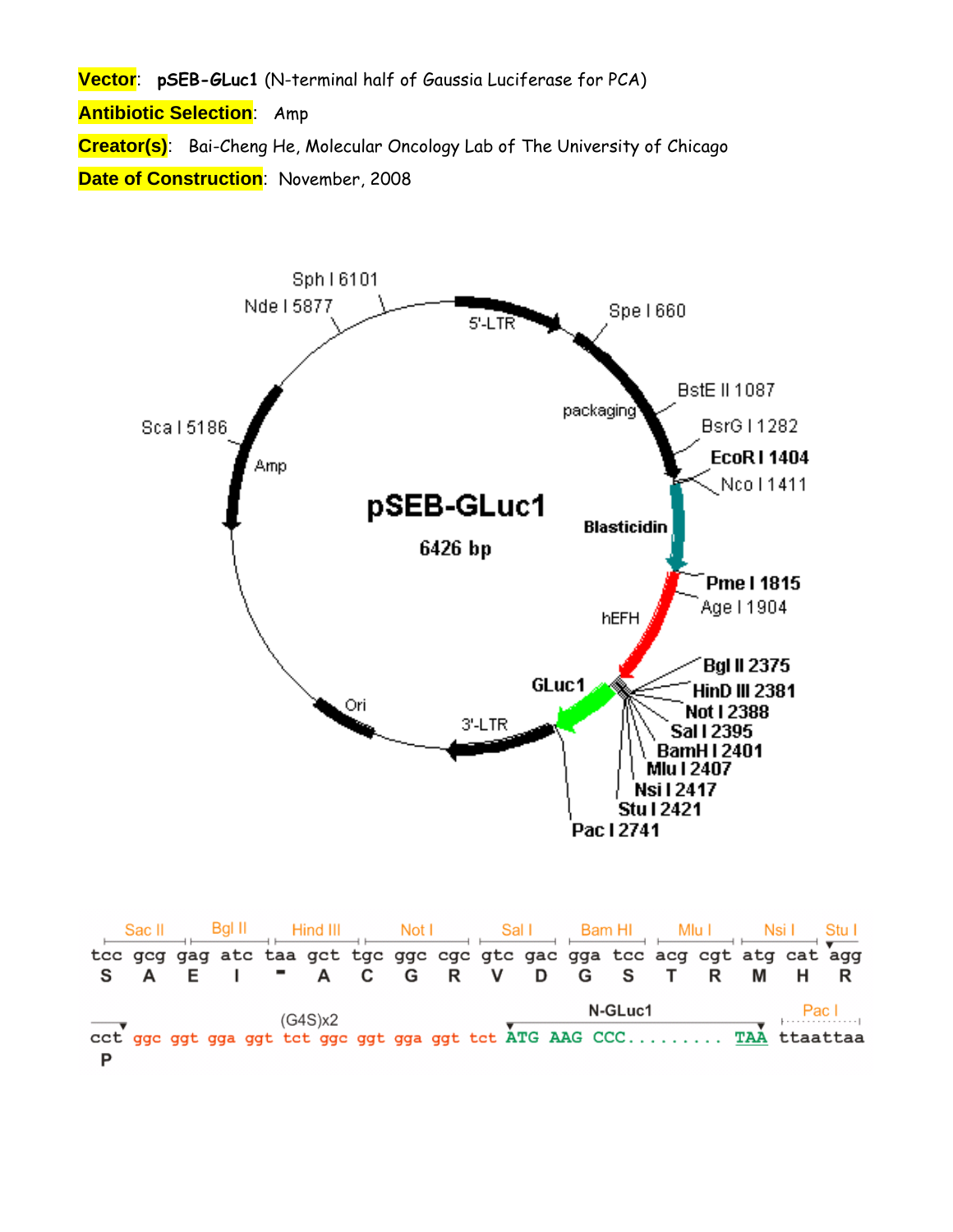## **pSEB-GLuc1 (N-terminal half of Gaussia Luciferase) Full-Length Sequence**

TGAAAGACCC CACCTGTAGG TTTGGCAAGC TAGCTTAAGT AACGCCATTT TGCAAGGCATGGAAAATACATAACTGAGAA TAGAGAAGTT AGATCAAGG TTAGGAACAGAGAGACAGCAGAATATGGGCCAAACAGGATATCTGTGGTAAGCAGTTCCTCCCCGGCTCAGGGCCAAGAACAGATGGTCCCCAGATGCGGTCCCGC CCTCAGCAGTTTCTAGAGAACCATCAGATGTTTCCAGGGTGCCCCAAGGACCTGAAATGACCCTGTGCCTTATTTGAACTAACCAATCAGTTCGCTTCTCGCTTCT GTTCGCGCGCTTCTGCTCCCCGAGCTCAATAAAAGAGCCCACAACCCCTCACTCGGCGCGCCAGTCCTCCGATAGACTGCGTCGCCCGGGTACCCGTATTCCCAAT AAAGCCTCTTG CTGTTTGCAT CCGAATCGTG GACTCGCTGA TCCTTGGGAG GGTCTCCTCAGATTGATTGACTGCCCACCTCGGGGGTCTTTCATTTGGAG GTTCCACCGA GATTTGGAGACCCCTGCCCA GGGACCACCGACCCCCCCGC CGGGAGGTAA GCTGGCCAGC GGTCGTTTCGTGTCTGTCTC TGTCTTTGTG CGTGTTTGTGCCGGCATCTAATGTTTGCGCCTGCGTCTGTACTAGTTAGCTAACTAGCTCTGTATCTGGCGGACCCGTGGTGGAACTGACGAGTTCTGAACACCCG GCCG CAACCCTGGG AGACGTCCCAGGGACTTTGGGGGCCGTTTTTGTGGCCCGACCTGAGGAAGGGAGTCGATGTGGAATCCGACCCCGTCAGGATATGTGGTT CTGGTAGGAGACGAGAACCT AAAACAGTTC CCGCCTCCGT CTGAATTTTTGCTTTCGGTT TGGAACCGAAGCCGCGCGTC TTGTCTGCTG CAGCGCTGCA GCATCGTTCT GTGTTGTCTC TGTCTGACTGTGTTTCTGTA TTTGTCTGAA AATTAGGGCC AGACTGTTAC CACTCCCTTAAGTTTGACCTTAGGTCACTG GAAAGATGTCGAGCGGATCG CTCACAACCA GTCGGTAGAT GTCAAGAAGAGACGTTGGGT TACCTTCTGC TCTGCAGAAT GGCCAACCTTTAACGTCGGA TGGCCGCGAGACGGCACCTT TAACCGAGAC CTCATCACCC AGGTTAAGAT CAAGGTCTTT TCACCTGGCCCGCATGGACA CCCAGACCAGGTCCCCTACA TCGTGACCTG GGAAGCCTTG GCTTTTGACCCCCCTCCCTG GGTCAAGCCCTTTGTACACC CTAAGCCTCC GCCTCCTCTT CCTCCATCCGCCCCGTCTCT CCCCCTTGAACCTCCTCGTTCGACCCCGCCTCGATCCTCCCTTTATCCAGCCCTCACTCCTTCTCTAGGCGCCG**GAATTC**ACCATGGCCAAGCCTTTGTCTCAAGA AGAATCCACCCTCATTGAAAGAGCAACGGCTACAATCAACAGCATCCCCATCTCTGAAGACTACAGCGTCGCCAGCGCAGCTCTCTCTAGCGACGGCCGCATCTTC ACTGGTGTCAATGTATATCATTTTACTGGGGGACCTTGTGCAGAACTCGTGGTGCTGGGCACTGCTGCTGCTGCGGCAGCTGGCAACCTGACTTGTATCGTCGCGA TCGGAAATGAGAACAGGGGCATCTTGAGCCCCTGCGGACGGTGCCGACAGGTGCTTCTCGATCTGCATCCTGGGATCAAAGCCATAGTGAAGGACAGTGATGGACA GCCGACGGCAGTTGGGATTCGTGAATTGCTGCCCTCTGGTTATGTGTGGGAGGGCtaa**gtttaaacatgcag**CGCTCCGGTGCCCGTCAGTGGGCAGAGCGCACAT CGCCCACAGTCCCCGAGAAGTTGGGGGGAGGGGTCGGCAATTGAACCGGTGCCTAGAGAAGGTGGCGCGGGGTAAACTGGGAAAGTGATGTCGTGTACTGGCTCCG CCTTTTTCCCGAGGGTGGGGGAGAACCGTATATAAGTGCAGTAGTCGCCGTGAACGTTCTTTTTCGCAACGGGTTTGCCGCCAGAACACAGCTGAAGCTAGCTTCG AGGGGCTCGCATCTCTCCTTCACGCGCCCGCCGCCCTACCTGAGGCCGCCATCCACGCCGGTTGAGTCGCGTTCTGCCGCCTCCCGCCTGTGGTGCCTCCTGAACT GCGTCCGCCGTCTAGGTAAGTTTAAAGCTCAGGTCGAGACCGGGCCTTTGTCCGGCGCTCCCTTGGAGCCTACCTAGACTCAGCCGGCTCTCCACGCTTTGCCTGA CCCTGCTTGCTCAACTCTACGTCTTTGTTTCGTTTTCTGTTCTGCGCCGTTACAGATCCAAGCTGTGACCGGCGCCTAC **atcgat ccgcgg AGAtctaagctt gcgg ccg cgt cga cgg atc cA CGC GT atgcat AGGCCT** ggc ggt gga ggt tct ggc ggt gga ggt tct ATGaagcccaccgagaacaacgaagacttcaacatcgtggccgtggccagcaacttcgcgaccacggatctcgatgctgaccgcgggaagttgc ccggcaagaagctgccgctggaggtgctcaaagagatggaagccaatgcccggaaagctggctgcaccaggggctgtctgatctgcctgtccca  $\mathtt{catcaagt}$ gcacgcccaagatgaagaagttcatcccaggacgctgccacacctacgaaggcgacaaagagtccgcacagggcggcataggcTAA $\blacksquare$   $\mathtt{TTAATTA}$ **CGAT**AAAATAAAAGATTTTATTTAGTCTCCAGAAAAAGGGGGGAATGAAAGACCCCACCTGTAGGTTTGGCAAGCTAGCTTAAGTAACGCCATTTTGCAAGGCATG GAAAATACATAACTGAGAATAGAGAAGTTCAGATCAAGGTTAGGAACAGAGAGACAGCAGAATATGGGCCAAACAGGATATCTGTGGTAAGCAGTTCCTGCCCCGG CTCAGGGCCAAGAACAGATGGTCCCCAGATGCGGTCCCGCCCTCAGCAGTTTCTAGAGAACCATCAGATGTTTCCAGGGTGCCCCAAGGACCTGAAATGACCCTGT GCCTTATTTGAACTAACCAATCAGTTCGCTTCTCGCTTCTGTTCGCGCGCTTCTGCTCCCCGAGCTCAATAAAAGAGCCCACAACCCCTCACTCGGCGCGCCAGTC CTCCGATAGACTGCGTCGCCCGGGTACCCGTGTATCCAATAAACCCTCTTGCAGTTGCATCCGACTTGTGGTCTCGCTGTTCCTTGGGAGGGTCTCCTCTGAGTGA TTGACTACCCGTCAGCGGGGGTCTTTCATGGGTAACAGTTTCTTGAAGTTGGAGAACAACATTCTGAGGGTAGGAGTCGAATATTAAGTAATCCTGACTCAATTAG CCACTGTTTTGAATCCACATACTCCAATACTCCTGAAATAGTTCATTATGGACAGCGCAGAAGAGCTGGGGAGAATTAATTCGTAATCATGGTCATAGCTGTTTCC TGTGTGAAATTGTTATCCGCTCACAATTCCACACAACATACGAGCCGGAAGCATAAAGTGTAAAGCCTGGGGTGCCTAATGAGTGAGCTAACTCACATTAATTGCG TTGCGCTCACTGCCCGCTTTCCAGTCGGGAAACCTGTCGTGCCAGCTGCATTAATGAATCGGCCAACGCGCGGGGAGAGGCGGTTTGCGTATTGGGCG CTCTTCCGCT TCCTCGCTCA CTGACTCGCTGCGCTCGGTC GTTCGGCTGCGGCGAGCGGTATCAGCTCACTCAAAGGCGGTAATACGGTTATCCACAGAA TCAGGGGATAACGCAGGAAA GAACATGTGAGCAAAAGGCC AGCAAAAGGC CAGGAACCGT AAAAAGGCCGCGTTGCTGGC GTTTTTCCATAGGCTCCGCC CCCCTGACGA GCATCACAAA AATCGACGCTCAAGTCAGAG GTGGCGAAAC CCGACAGGAC TATAAAGATACCAGGCGTTT CCCCCTGGAAGCTCCCTCGT GCGCTCTCCT GTTCCGACCC TGCCGCTTAC CGGATACCTG TCCGCCTTTCTCCCTTCGGG AAGCGTGGCGCTTTCTCATA GCTCACGCTGTAGGTATCTC AGTTCGGTGTAGGTCGTTCG CTCCAAGCTGGGCTGTGTGC ACGAACCCCC CGTTCAGCCC GACCGCTGCGCCTTATCCGG TAACTATCGT CTTGAGTCCA ACCCGGTAAGACACGACTTA TCGCCACTGGCAGCAGCCAC TGGTAACAGG ATTAGCAGAG CGAGGTATGT AGGCGGTGCT ACAGAGTTCTTGAAGTGGTG GCCTAACTACGGCTACACTA GAAGGACAGT ATTTGGTATC TGCGCTCTGCTGAAGCCAGT TACCTTCGGAAAAAGAGTTG GTAGCTCTTG ATCCGGCAAA CAAACCACCGCTGGTAGCGG TGGTTTTTTT GTTTGCAAGC AGCAGATTACGCGCAGAAAA AAAGGATCTCAAGAAGATCC TTTGATCTTT TCTACGGGGT CTGACGCTCA GTGGAACGAA AACTCACGTTAAGGGATTTT GGTCATGAGATTATCAAAAA GGATCTTCAC CTAGATCCTT TTAAATTAAAAATGAAGTTT TAAATCAATCTAAAGTATAT ATGAGTAAAC TTGGTCTGAC AGTTACCAATGCTTAATCAG TGAGGCACCT ATCTCAGCGA TCTGTCTATTTCGTTCATCC ATAGTTGCCTGACTCCCCGT CGTGTAGATA ACTACGATAC GGGAGGGCTT ACCATCTGGC CCCAGTGCTGCAATGATACC GCGAGACCCACGCTCACCGG CTCCAGATTT ATCAGCAATA AACCAGCCAGCCGGAAGGGC CGAGCGCAGAAGTGGTCCTG CAACTTTATC CGCCTCCATC CAGTCTATTAATTGTTGCCG GGAAGCTAGA GTAAGTAGTT CGCCAGTTAATAGTTTGCGC AACGTTGTTGCCATTGCTAC AGGCATCGTG GTGTCACGCT CGTCGTTTGGTATGGCTTCA TTCAGCTCCGGTTCCCAACG ATCAAGGCGA GTTACATGAT CCCCCATGTT GTGCAAAAAA GCGGTTAGCTCCTTCGGTCC TCCGATCGTTGTCAGAAGTA AGTTGGCCGC AGTGTTATCA CTCATGGTTATGGCAGCACT GCATAATTCT CTTACTGTCA TGCCATCCGTAAGATGCTTT TCTGTGACTGGTGAGTACTC AACCAAGTCA TTCTGAGAAT AGTGTATGCG GCGACCGAGT TGCTCTTGCCCGGCGTCAAT ACGGGATAAT ACCGCGCCACATAGCAGAACTTTAAAAGTG CTCATCATTGGAAAACGTTC TTCGGGGCGAAAACTCTCAA GGATCTTACC GCTGTTGAGA TCCAGTTCGATGTAACCCAC TCGTGCACCC AACTGATCTT CAGCATCTTTTACTTTCACC AGCGTTTCTGGGTGAGCAAA AACAGGAAGG CAAAATGCCG CAAAAAAGGG AATAAGGGCG ACACGGAAATGTTGAATACT CATACTCTTC CTTTTTCAAT ATTATTGAAG CATTTATCAG GGTTATTGTCTCATGAGCGG ATACATATTTGAATGTATTT AGAAAAATAAACAAATAGGG GTTCCGCGCACATTTCCCCG AAAAGTGCCA CCTGACGTCT AAGAAACCATTATTATCATG ACATTAACCTATAAAAATAG GCGTATCACG AGGCCCTTTC GTCTCGCGCG TTTCGGTGAT GACGGTGAAAACCTCTGACA CATGCAGCTC CCGGAGACGG TCACAGCTTG TCTGTAAGCGGATGCCGGGAGCAGACAAGC CCGTCAGGGCGCGTCAGCGG GTGTTGGCGG GTGTCGGGGC TGGCTTAACTATGCGGCATC AGAGCAGATT GTACTGAGAG TGCACCATATGCGGTGTGAA ATACCGCACAGATGCGTAAG GAGAAAATAC CGCATCAGGC GCCATTCGCC ATTCAGGCTG CGCAACTGTTGGGAAGGGCG ATCGGTGCGGGCCTCTTCGC TATTACGCCA GCTGGCGAAA GGGGGATGTGCTGCAAGGCG ATTAAGTTGGGTAACGCCAG GGTTTTCCCA GTCACGACGT TGTAAAACGACGGCGCAAGG AATGGTGCAT GCAAGGAGAT GGCGCCCAACAGTCCCCCGG CCACGGGGCCTGCCACCATA CCCACGCCGA AACAAGCGCT CATGAGCCCGAAGTGGCGAG CCCGATCTTCCCCATCGGTG ATGTCGGCGA TATAGGCGCC AGCAACCGCA CCTGTGGCGC CGGTGATGCCGGCCACGATG CGTCCGGCGTAGAGGCGATT AGTCCAATTT GTTAAAGACA GGATATCAGTGGTCCAGGCT CTAGTTTTGA CTCAACAATA TCACCAGCTGAAGCCTATAG AGTACGAGCCATAGATAAAA TAAAAGATTT TATTTAGTCT CCAGAAAAAG GGGGGAA

|         |                | Unique enzymes in pSEB-GLuc1: | Bgl II   | A GATC, T    | 2375 |
|---------|----------------|-------------------------------|----------|--------------|------|
|         |                |                               | HinD III | A AGCT, T    | 2381 |
| Spe I   | A CTAG.T       | 660                           | Not I    | GC `GGCC, GC | 2388 |
| BstE II | G`GTNAC.C      | 1087                          | Sal I    | G`TCGA.C     | 2395 |
| BsrG I  | T`GTAC, A      | 1282                          | Acc I    | GT MK.AC     | 2396 |
| ECOR I  | G`AATT.C       | 1404                          | HinC II  | GTY RAC      | 2397 |
| Nco I   | $C$ $CATG$ $G$ | 1411                          | Hind II  | GTY RAC      | 2397 |
| BsaB I  | GATNN NNATC    | 1711                          | BamH I   | G`GATC.C     | 2401 |
| Pme I   | CTTT AAAC      | 1815                          | Mlu I    | A CGCG.T     | 2407 |
| Mun I   | C`AATT.G       | 1897                          | Nsi I    | A. TGCA'T    | 2417 |
| Age I   | A CCGG.T       | 1904                          | Stu I    | AGG CCT      | 2421 |
| Cla I   | AT CG.AT       | 2364                          | Pac I    | TTA, AT`TAA  | 2741 |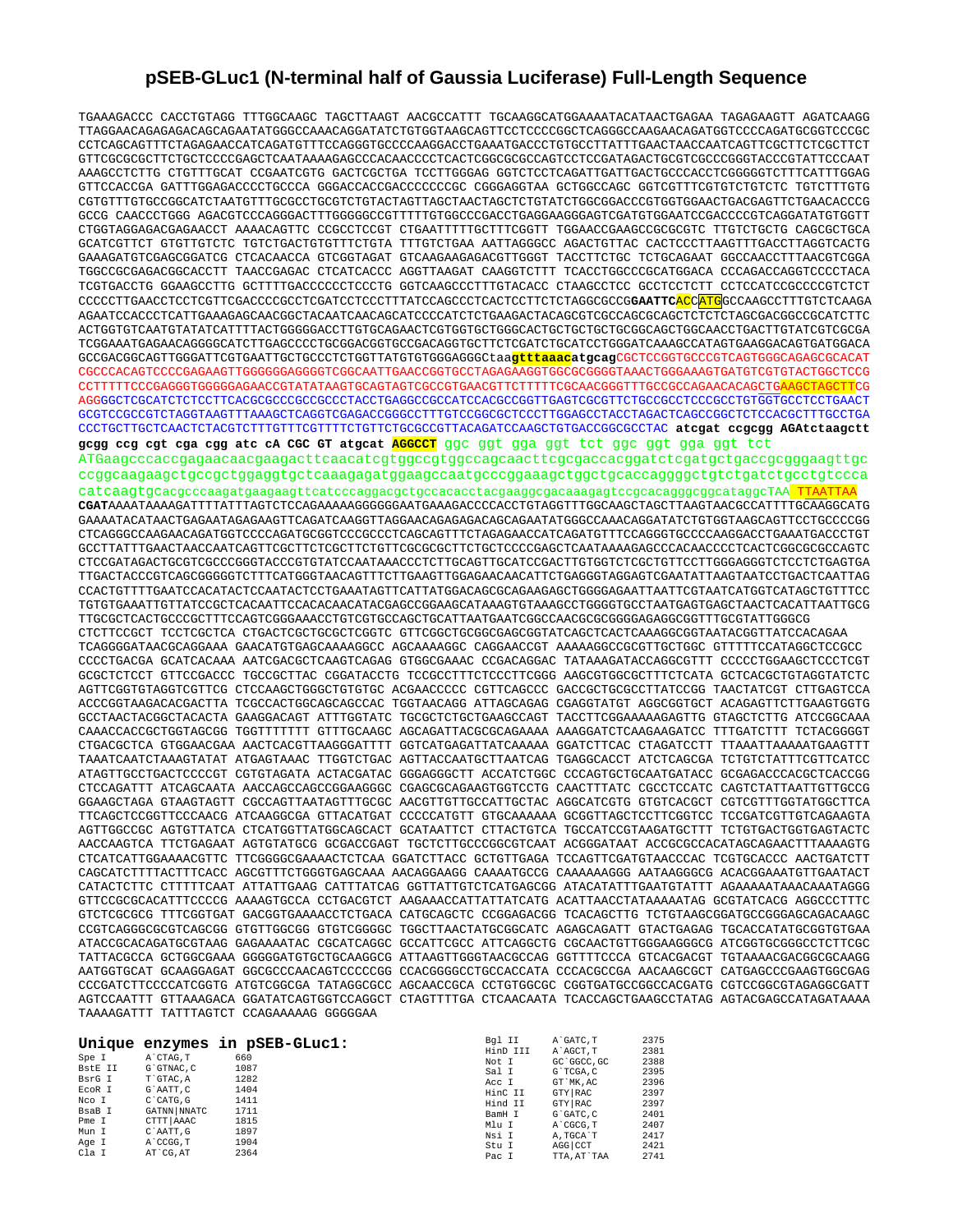| Sca I                             | AGT ACT                |              | 5186         |              |                                                 | BsaJ I            | (38)        | 161          | 240          | 250          | 397          |
|-----------------------------------|------------------------|--------------|--------------|--------------|-------------------------------------------------|-------------------|-------------|--------------|--------------|--------------|--------------|
| Nde I<br>Sph I                    | CA`TA, TG<br>G, CATG C |              | 5877<br>6101 |              |                                                 |                   |             | 461<br>694   | 497<br>733   | 546<br>734   | 547<br>746   |
|                                   |                        |              |              |              |                                                 |                   |             | 747          | 1167         | 1236         | 1245         |
|                                   |                        |              |              |              | The following enzymes do not cut in pSEB-GLucl: |                   |             | 1265         | 1266         | 1411         | 1716         |
| Apa I                             | Avr II                 |              | Bcl I        | Blp I        | BsaA I                                          |                   |             | 1974         | 2238         | 2369         | 2495         |
| BsiC I                            | BsiW I                 |              | Bsm I        | Bsp120 I     | Bsp1286 I                                       |                   |             | 2516         | 2535         | 2615         | 2676         |
| BspM I                            | BspM II                |              | Bst1107 I    | BstB I       | BstX I                                          |                   |             | 2951         | 3030         | 3040         | 3187         |
| Dra III                           | Eco72 I                |              | Esp I        | Fse I        | Hpa I                                           |                   |             | 3250<br>6125 | 3552<br>6131 | 3973         | 6047         |
| PaeR7 I                           | PflM I                 |              | Pml I        | Rsr II       | Sfi I                                           | BsaW I            | (5)         | 1829         | 1904         | 4019         | 4166         |
| SnaB I                            | Spl I                  |              | Srf I        | Xca I        | Xcm I                                           |                   |             | 4997         |              |              |              |
| pSEB-GLucl: sites sorted by name: |                        |              |              |              |                                                 | BseR I            | (4)         | 464          | 1293         | 1332         | 3253         |
| Aat II                            | (2)                    | 745          | 5628         |              |                                                 | Bsg I             | (3)         | 1600         | 2022         | 2595         |              |
| Acc I                             | (1)                    | 2396         |              |              |                                                 | BsiE I            | (10)        | 592          | 727          | 1532         | 1648         |
| Acc65 I                           | (2)                    | 401          | 3191         |              |                                                 |                   |             | 2391<br>5225 | 3729<br>5972 | 4153         | 5076         |
| Aci I                             | (75)                   | 197          | 203          | 566          | 588                                             | BsiHKA I          | (8)         | 338          | 2576         | 2653         | 3128         |
|                                   |                        | 688          | 727          | 860          | 901                                             |                   |             | 4131         | 5292         | 5377         | 5874         |
|                                   |                        | 1042         | 1133         | 1199         | 1298                                            | BsmA I            | (22)        | 107          | 475          | 531          | 609          |
|                                   |                        | 1317<br>1681 | 1355<br>1926 | 1532<br>1963 | 1614<br>2043                                    |                   |             | 734          | 832          | 949          | 1073         |
|                                   |                        | 2099         | 2102         | 2117         | 2148                                            |                   |             | 1132         | 1150         | 1328         | 1431         |
|                                   |                        | 2155         | 2182         | 2369         | 2371                                            |                   |             | 2208<br>3264 | 2773<br>4768 | 2896<br>5542 | 3243<br>5695 |
|                                   |                        | 2387         | 2391         | 2426         | 2441                                            |                   |             | 5739         | 6411         |              |              |
|                                   |                        | 2535         | 2537         | 2563         | 2714                                            | BsmB I            | (7)         | 733          | 831          | 1072         | 1131         |
|                                   |                        | 2723         | 2987         | 2993         | 3289                                            |                   |             | 1329         | 5696         | 5738         |              |
|                                   |                        | 3503<br>3696 | 3606<br>3739 | 3662<br>3746 | 3672<br>3767                                    | BsmF I            | (12)        | 172          | 185          | 564          | 729          |
|                                   |                        | 3858         | 3886         | 4013         | 4032                                            |                   |             | 764          | 1205         | 1585         | 1853         |
|                                   |                        | 4153         | 4263         | 4398         | 4407                                            | BsoF I            | (46)        | 2622<br>727  | 2962<br>901  | 2975<br>917  | 6107<br>920  |
|                                   |                        | 4769         | 4860         | 5051         | 5097                                            |                   |             | 925          | 928          | 1133         | 1513         |
|                                   |                        | 5218         | 5262         | 5339         | 5448                                            |                   |             | 1532         | 1606         | 1609         | 1612         |
|                                   |                        | 5547         | 5594         | 5768         | 5807                                            |                   |             | 1615         | 1618         | 1782         | 1823         |
|                                   |                        | 5817<br>5920 | 5843<br>5977 | 5881<br>6236 | 5894                                            |                   |             | 2043         | 2102         | 2117         | 2148         |
| Afl II                            | (3)                    | 35           | 1006         | 2823         |                                                 |                   |             | 2388         | 2391         | 2560         | 2563         |
| Afl III                           | (2)                    | 2407         | 3813         |              |                                                 |                   |             | 2610<br>3719 | 2685<br>3737 | 2724<br>3740 | 3638<br>3858 |
| Age I                             | (1)                    | 1904         |              |              |                                                 |                   |             | 4013         | 4156         | 4221         | 4224         |
| Aha II                            | (9)                    | 742          | 1398         | 2355         | 5243                                            |                   |             | 4430         | 4758         | 5097         | 5124         |
|                                   |                        | 5625         | 5929         | 6112         | 6226                                            |                   |             | 5219         | 5448         | 5735         | 5844         |
| Ahd I                             | (5)                    | 6247<br>1020 | 2709         | 3236         | 3282                                            |                   |             | 5948         | 6021         |              |              |
|                                   |                        | 4706         |              |              |                                                 | BspH I            | (4)         | 4533         | 5541         | 5646         | 6170         |
| Alu I                             | (35)                   | 30           | 34           | 336          | 580                                             | Bsr I             | (18)        | 374<br>1570  | 1030<br>1939 | 1058<br>1960 | 1546<br>3164 |
|                                   |                        | 668          | 676          | 1515         | 1620                                            |                   |             | 3614         | 4220         | 4233         | 4347         |
|                                   |                        | 2056         | 2062         | 2066         | 2204                                            |                   |             | 4753         | 4871         | 4914         | 5181         |
|                                   |                        | 2345         | 2383         | 2559         | 2605                                            |                   |             | 5353         | 6059         |              |              |
|                                   |                        | 2818<br>3478 | 2822<br>3573 | 3126<br>3637 | 3445<br>3755                                    | BsrB I            | (4)         | 1042         | 3505         | 3746         | 5547         |
|                                   |                        | 3981         | 4071         | 4117         | 4374                                            | BsrD I<br>BsrG I  | (2)         | 4767<br>1282 | 4941         |              |              |
|                                   |                        | 4895         | 4995         | 5058         | 5737                                            | BssH II           | (1)<br>(4)  | 317          | 368          | 3107         | 3158         |
|                                   |                        | 5756         | 6001         | 6357         |                                                 | BssS I            | (4)         | 1587         | 3986         | 5370         | 5677         |
| Alw I                             | (17)                   | 453          | 1051         | 1357         | 1727                                            | BstE II           | (1)         | 1087         |              |              |              |
|                                   |                        | 2333<br>2527 | 2361<br>4375 | 2397<br>4461 | 2408<br>4461                                    | BstN I            | (20)        | 241          | 548          | 735          | 748          |
|                                   |                        | 4558         | 4559         | 5023         | 5338                                            |                   |             | 1169         | 1194         | 1217         | 1237         |
|                                   |                        | 5344         |              |              |                                                 |                   |             | 1267<br>2678 | 1717<br>3031 | 2423<br>3553 | 2616<br>3841 |
| AlwN I                            | (3)                    | 2621         | 2947         | 4229         |                                                 |                   |             | 3962         | 3975         | 6048         | 6325         |
| ApaL I                            | (4)                    | 2649         | 4127         | 5373         | 5870                                            | BstU I            | (28)        | 317          | 319          | 370          | 903          |
| Apo I                             | (2)                    | 872<br>368   | 1404<br>3158 |              |                                                 |                   |             | 905          | 1135         | 1644         | 1926         |
| Asc I<br>Ase I                    | (2)<br>(5)             | 2737         | 3456         | 3584         | 3643                                            |                   |             | 2095         | 2140         | 2371         | 2393         |
|                                   |                        | 4878         |              |              |                                                 |                   |             | 2409         | 2512         | 2537         | 3107         |
| Asp718                            | (2)                    | 401          | 3191         |              |                                                 |                   |             | 3109<br>3860 | 3160<br>4441 | 3660<br>4771 | 3662<br>5264 |
| Ava I                             | (7)                    | 331          | 397          | 498          | 1871                                            |                   |             | 5596         | 5696         | 5698         | 5801         |
|                                   |                        | 1973         | 3121         | 3187         |                                                 | BstY I            | (10)        | 2337         | 2375         | 2401         | 2520         |
| Ava II                            | $(13)$ 186             | 690          | 199<br>1219  | 254<br>1572  | 551<br>2976                                     |                   |             | 4454         | 4465         | 4551         | 4563         |
|                                   |                        | 2989         | 3044         | 4844         | 5066                                            |                   |             | 5331         | 5348         |              |              |
|                                   |                        | 6321         |              |              |                                                 | Bsu36 I<br>Cac8 I | (3)<br>(40) | 781<br>28    | 1018<br>32   | 2111<br>319  | 370          |
| BamH I                            | (1)                    | 2401         |              |              |                                                 |                   |             | 582          | 586          | 631          | 650          |
| Ban I                             | $(17)$ 244             |              | 401          | 1142         | 1397                                            |                   |             | 1199         | 1508         | 1622         | 2064         |
|                                   |                        | 1687<br>2354 | 1832<br>3034 | 1907<br>3191 | 2163<br>3557                                    |                   |             | 2078         | 2099         | 2262         | 2290         |
|                                   |                        | 4654         | 5928         | 6111         | 6225                                            |                   |             | 2385         | 2502         | 2607         | 2653         |
|                                   |                        | 6246         |              |              |                                                 |                   |             | 2816<br>3606 | 2820<br>3635 | 3109<br>3744 | 3160<br>3830 |
| Ban II                            | (8)                    | 338          | 351          | 1677         | 2078                                            |                   |             | 3867         | 4427         | 4818         | 5831         |
|                                   |                        | 3128         | 3141         | 6178         | 6192                                            |                   |             | 5979         | 5999         | 6003         | 6099         |
| Bbe I                             | (6)                    | 1401<br>6229 | 2358<br>6250 | 5932         | 6115                                            |                   |             | 6140         | 6188         | 6230         | 6260         |
| Bbs I                             | (2)                    | 1498         | 2483         |              |                                                 | Cfr10 I           | (8)         | 629          | 1904         | 2128         | 2260         |
| Bbv I                             | $(10)$ 931             |              | 939          | 1524         | 1629                                            | Cla I             | (1)         | 2351<br>2364 | 4786         | 6249         | 6258         |
|                                   |                        | 1834         | 4232         | 4235         | 4441                                            | Csp6 I            | (8)         | 402          | 658          | 1283         | 1954         |
|                                   |                        | 5135         | 5746         |              |                                                 |                   |             | 3192         | 5185         | 5861         | 6372         |
| Bbv II                            | (2)                    | 1497         | 2482         |              |                                                 | Dde I             | (23)        | 75           | 167          | 208          | 476          |
| Bcn I                             | $(17)$ 164             | 724          | 399<br>2219  | 400<br>2550  | 571<br>2599                                     |                   |             | 781          | 1018         | 1290         | 1808         |
|                                   |                        | 2954         | 3189         | 3190         | 4194                                            |                   |             | 2111         | 2205         | 2256         | 2379         |
|                                   |                        | 4890         | 5241         | 5742         | 5777                                            |                   |             | 2863<br>3338 | 2957<br>4088 | 2998<br>4497 | 3267<br>4663 |
|                                   |                        | 6128         |              |              |                                                 |                   |             | 5203         | 5629         | 5864         |              |
| Bfa I                             | $(16)$ 31              |              | 219          | 661          | 673                                             | Dpn I             | $(30)$ 94   |              | 459          | 1046         | 1178         |
|                                   |                        | 1394         | 1522         | 1912         | 2063                                            |                   |             | 1363         | 1647         | 1708         | 1722         |
|                                   |                        | 2189<br>4308 | 2251<br>4561 | 2819<br>4896 | 3009<br>6331                                    |                   |             | 2339         | 2367         | 2377         | 2403         |
| Bgl I                             | (2)                    | 4826         | 5944         |              |                                                 |                   |             | 2522         | 2629         | 2883         | 4381         |
| Bgl II                            | (1)                    | 2375         |              |              |                                                 |                   |             | 4456<br>4565 | 4467<br>4670 | 4475<br>5011 | 4553<br>5029 |
| Bpm I                             | (4)                    | 2587         | 2756         | 4776         | 6394                                            |                   |             | 5075         | 5333         | 5350         | 5386         |
| Bsa I                             | (7)                    | 476          | 530          | 1149         | 2207                                            |                   |             | 5971         | 6195         |              |              |
|                                   |                        | 3244         | 3265         | 4767         |                                                 | DpnII             | $(30)$ 92   |              | 457          | 1044         | 1176         |
| BsaB I<br>BsaH I                  | (1)<br>(9)             | 1711<br>742  | 1398         | 2355         | 5243                                            |                   |             | 1361         | 1645         | 1706         | 1720         |
|                                   |                        | 5625<br>6247 | 5929         | 6112         | 6226                                            |                   |             | 2337<br>2520 | 2365<br>2627 | 2375<br>2881 | 2401<br>4379 |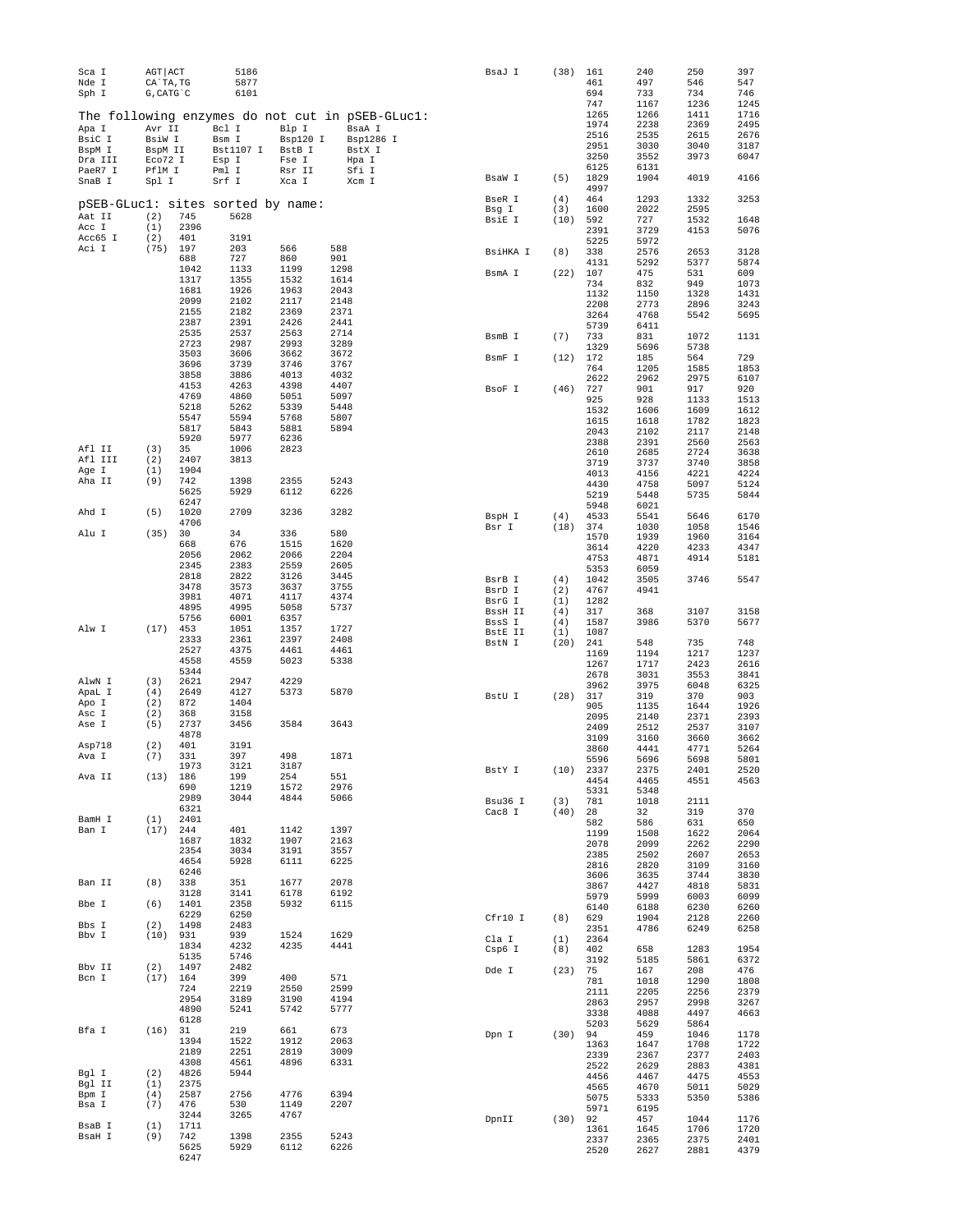|                    |             | 4454<br>4563 | 4465<br>4668 | 4473<br>5009 | 4551<br>5027 |                 |             | 5264<br>5929 | 5596<br>5950 | 5696<br>6083 | 5799<br>6112 |
|--------------------|-------------|--------------|--------------|--------------|--------------|-----------------|-------------|--------------|--------------|--------------|--------------|
|                    |             | 5073         | 5331         | 5348         | 5384         |                 |             | 6166         | 6226         | 6247         |              |
|                    |             | 5969         | 6193         |              | 4591         | Hpa II          | (33)        | 163          | 398          | 569          | 630<br>1905  |
| Dra I              | (5)         | 1815<br>5283 | 2200         | 4572         |              |                 |             | 723<br>2129  | 1401<br>2217 | 1830<br>2229 | 2261         |
| Drd I              | (3)         | 1500         | 3921         | 5790         |              |                 |             | 2352         | 2549         | 2598         | 2953         |
| Dsa I              | (7)         | 694<br>2516  | 1411<br>2535 | 2369<br>6131 | 2495         |                 |             | 3188<br>4193 | 3531<br>4383 | 4020<br>4787 | 4167<br>4821 |
| Eae I              | (13)        | 582          | 724          | 1109         | 1130         |                 |             | 4888         | 4998         | 5240         | 5741         |
|                    |             | 1414         | 1529         | 2388         | 2492         |                 |             | 5775         | 6127         | 6250         | 6259         |
|                    |             | 2498<br>6260 | 3652         | 5094         | 6128         | Hph I           | (13)        | 6274<br>1157 | 1183         | 1401         | 4550         |
| Eag I              | (3)         | 724          | 1529         | 2388         |              |                 |             | 4777         | 5191         | 5399         | 5432         |
| Ear I              | (6)         | 1070<br>5501 | 1311<br>5989 | 3435         | 3697         |                 |             | 5716<br>6344 | 5725         | 6218         | 6263         |
| Eco47 III          | (3)         | 923          | 1826         | 6167         |              | Kas I           | (6)         | 1397         | 2354         | 5928         | 6111         |
| Eco57 I            | (5)         | 1509         | 2077         | 4360         | 5374         |                 |             | 6225         | 6246         |              |              |
| ECON I             | (4)         | 6378<br>784  | 1392         | 1915         | 2110         | Kpn I<br>Mae I  | (2)<br>(16) | 405<br>31    | 3195<br>219  | 661          | 673          |
| Eco0109 I          | (6)         | 254          | 1219         | 1572         | 3044         |                 |             | 1394         | 1522         | 1912         | 2063         |
| ECOR I             | (1)         | 5682<br>1404 | 6136         |              |              |                 |             | 2189<br>4308 | 2251<br>4561 | 2819<br>4896 | 3009<br>6331 |
| ECOR II            | (20)        | 239          | 546          | 733          | 746          | Mae II          | (10)        | 742          | 1081         | 1122         | 2019         |
|                    |             | 1167         | 1192         | 1215         | 1235         |                 |             | 2302         | 4516         | 4932         | 5305         |
|                    |             | 1265<br>2676 | 1715<br>3029 | 2421<br>3551 | 2614<br>3839 | Mae III         | (20)        | 5625<br>39   | 6067<br>994  | 1022         | 1087         |
|                    |             | 3960         | 3973         | 6046         | 6323         |                 |             | 1231         | 2331         | 2347         | 2827         |
| ECOR V<br>Ehe I    | (3)<br>(6)  | 140<br>1399  | 2929<br>2356 | 6314<br>5930 | 6113         |                 |             | 3305<br>4631 | 4169<br>4962 | 4232<br>5020 | 4348<br>5173 |
|                    |             | 6227         | 6248         |              |              |                 |             | 5361         | 5749         | 6040         | 6060         |
| Fnu4H I            | (46)        | 727          | 901          | 917          | 920          | Mbo I           | (30)        | 92           | 457          | 1044         | 1176         |
|                    |             | 925<br>1532  | 928<br>1606  | 1133<br>1609 | 1513<br>1612 |                 |             | 1361<br>2337 | 1645<br>2365 | 1706<br>2375 | 1720<br>2401 |
|                    |             | 1615         | 1618         | 1782         | 1823         |                 |             | 2520         | 2627         | 2881         | 4379         |
|                    |             | 2043<br>2388 | 2102<br>2391 | 2117<br>2560 | 2148<br>2563 |                 |             | 4454<br>4563 | 4465<br>4668 | 4473<br>5009 | 4551<br>5027 |
|                    |             | 2610         | 2685         | 2724         | 3638         |                 |             | 5073         | 5331         | 5348         | 5384         |
|                    |             | 3719<br>4013 | 3737<br>4156 | 3740<br>4221 | 3858<br>4224 | Mbo II          | (16)        | 5969<br>1086 | 6193<br>1299 | 1445         | 1502         |
|                    |             | 4430         | 4758         | 5097         | 5124         |                 |             | 1530         | 2487         | 2675         | 3451         |
|                    |             | 5219         | 5448         | 5735         | 5844         |                 |             | 3685         | 4474         | 4547         | 5302         |
| Fok I              | (13)        | 5948<br>423  | 6021<br>1140 | 1300         | 1464         | Mlu I           | (1)         | 5380<br>2407 | 5489         | 5977         | 6189         |
|                    |             | 1699         | 2107         | 2659         | 3212         | Mme I           | (6)         | 829          | 1106         | 3252         | 3304         |
|                    |             | 4672<br>6027 | 4853         | 5140         | 5783         | Mnl I           | (55)        | 4027<br>167  | 4211<br>216  | 368          | 387          |
| Fsp I              | (2)         | 4928         | 5951         |              |              |                 |             | 432          | 460          | 484          | 506          |
| Gdi II             | (12)        | 723          | 725          | 1129         | 1528         |                 |             | 510          | 566          | 776          | 872          |
|                    |             | 1530<br>3653 | 2387<br>5093 | 2389<br>6129 | 2491<br>6261 |                 |             | 1168<br>1313 | 1271<br>1319 | 1304<br>1349 | 1310<br>1352 |
| Gsu I              | (4)         | 2586         | 2757         | 4777         | 6395         |                 |             | 1367         | 1374         | 1390         | 1454         |
| Hae I              | (8)         | 584<br>2500  | 1111<br>3828 | 1416<br>3839 | 2421<br>4291 |                 |             | 1795<br>2064 | 1796<br>2106 | 1880<br>2160 | 1969<br>2176 |
| Hae II             | (12)        | 925          | 1401         | 1828         | 2235         |                 |             | 2425         | 2440         | 2562         | 3006         |
|                    |             | 2358<br>6115 | 3691         | 4061         | 5932         |                 |             | 3158         | 3177         | 3222         | 3249<br>3711 |
| Hae III            | (33)        | 129          | 6169<br>173  | 6229<br>584  | 6250<br>726  |                 |             | 3273<br>3921 | 3333<br>3994 | 3662<br>4245 | 4645         |
|                    |             | 762          | 774          | 987          | 1111         |                 |             | 4726         | 4872         | 5078         | 5673         |
|                    |             | 1132<br>2116 | 1197<br>2221 | 1416<br>2390 | 1531<br>2421 | Msc I           | (4)         | 5731<br>584  | 5991<br>1111 | 6275<br>1416 | 2500         |
|                    |             | 2494         | 2500         | 2918         | 2963         | Mse I           | (26)        | 36           | 1007         | 1119         | 1149         |
|                    |             | 3654<br>4291 | 3828<br>4749 | 3839<br>4829 | 3857<br>5096 |                 |             | 1173<br>2741 | 1814<br>2824 | 2199<br>3358 | 2737<br>3456 |
|                    |             | 5683         | 5981         | 6130         | 6138         |                 |             | 3584         | 3643         | 4519         | 4571         |
|                    |             | 6262         |              |              |              |                 |             | 4576         | 4590         | 4643         | 4878         |
| Hga I              | (13)        | 381<br>2168  | 642<br>2383  | 895<br>2689  | 1491<br>3171 |                 |             | 4917<br>6032 | 5282<br>6302 | 5654         | 5835         |
|                    |             | 3923         | 4501         | 5233         | 5791         | Msl I           | (2)         | 4958         | 5117         |              |              |
| HgiA I             | (8)         | 6260<br>338  | 2576         | 2653         | 3128         | Msp I           | (33)        | 163<br>723   | 398<br>1401  | 569<br>1830  | 630<br>1905  |
|                    |             | 4131         | 5292         | 5377         | 5874         |                 |             | 2129         | 2217         | 2229         | 2261         |
| HgiE II<br>Hha I   | (2)<br>(43) | 4392<br>319  | 5872<br>321  | 370          | 372          |                 |             | 2352<br>3188 | 2549<br>3531 | 2598<br>4020 | 2953<br>4167 |
|                    |             | 648          | 905          | 924          | 1400         |                 |             | 4193         | 4383         | 4787         | 4821         |
|                    |             | 1512         | 1827         | 1854         | 1926         |                 |             | 4888         | 4998         | 5240         | 5741         |
|                    |             | 2097<br>3109 | 2234<br>3111 | 2329<br>3160 | 2357<br>3162 |                 |             | 5775<br>6274 | 6127         | 6250         | 6259         |
|                    |             | 3437         | 3597         | 3662         | 3690         | MspA1 I         | (14)        | 588          | 1620         | 2056         | 2371         |
|                    |             | 3723<br>4334 | 3993<br>4443 | 4060<br>4836 | 4160<br>4929 |                 |             | 2537<br>4155 | 2565<br>4400 | 3289<br>5341 | 3637<br>5807 |
|                    |             | 5266         | 5598         | 5698         | 5801         |                 |             | 6001         | 6357         |              |              |
|                    |             | 5931         | 5952         | 6085         | 6114         | Mun I           | (1)         | 1897         |              |              |              |
| HinC II            | (1)         | 6168<br>2397 | 6228         | 6249         |              | Nae I<br>Nar I  | (3)<br>(6)  | 631<br>1398  | 2262<br>2355 | 6260<br>5929 | 6112         |
| Hind II            | (1)         | 2397         |              |              |              |                 |             | 6226         | 6247         |              |              |
| HinD III<br>Hinf I | (1)<br>(18) | 2381<br>442  | 450          | 791          | 802          | Nci I           | (17)        | 163<br>723   | 398<br>2218  | 399<br>2549  | 570<br>2598  |
|                    |             | 1437         | 1769         | 2135         | 2254         |                 |             | 2953         | 3188         | 3189         | 4193         |
|                    |             | 2710         | 3348         | 3370         | 3391         |                 |             | 4889         | 5240         | 5741         | 5776         |
|                    |             | 3648<br>4701 | 3713<br>6339 | 3788         | 4184         | Nco I           | (1)         | 6127<br>1411 |              |              |              |
| HinI I             | (9)         | 742          | 1398         | 2355         | 5243         | Nde I           | (1)         | 5877         |              |              |              |
|                    |             | 5625<br>6247 | 5929         | 6112         | 6226         | NgoM I<br>Nhe I | (3)<br>(3)  | 629<br>30    | 2260<br>2062 | 6258<br>2818 |              |
| HinP I             | (43)        | 317          | 319          | 368          | 370          | Nla III         | (18)        | 62           | 1205         | 1415         | 1822         |
|                    |             | 646          | 903          | 922          | 1398         |                 |             | 2850         | 3304         | 3471         | 3817         |
|                    |             | 1510<br>2095 | 1825<br>2232 | 1852<br>2327 | 1924<br>2355 |                 |             | 4537<br>5152 | 5028<br>5545 | 5038<br>5650 | 5116<br>5734 |
|                    |             | 3107         | 3109         | 3158         | 3160         |                 |             | 6101         | 6174         |              |              |
|                    |             | 3435<br>3721 | 3595<br>3991 | 3660<br>4058 | 3688<br>4158 | Nla IV          | (38)        | 188<br>521   | 201<br>552   | 246<br>692   | 403<br>761   |
|                    |             | 4332         | 4441         | 4834         | 4927         |                 |             | 893          | 1144         | 1221         | 1399         |